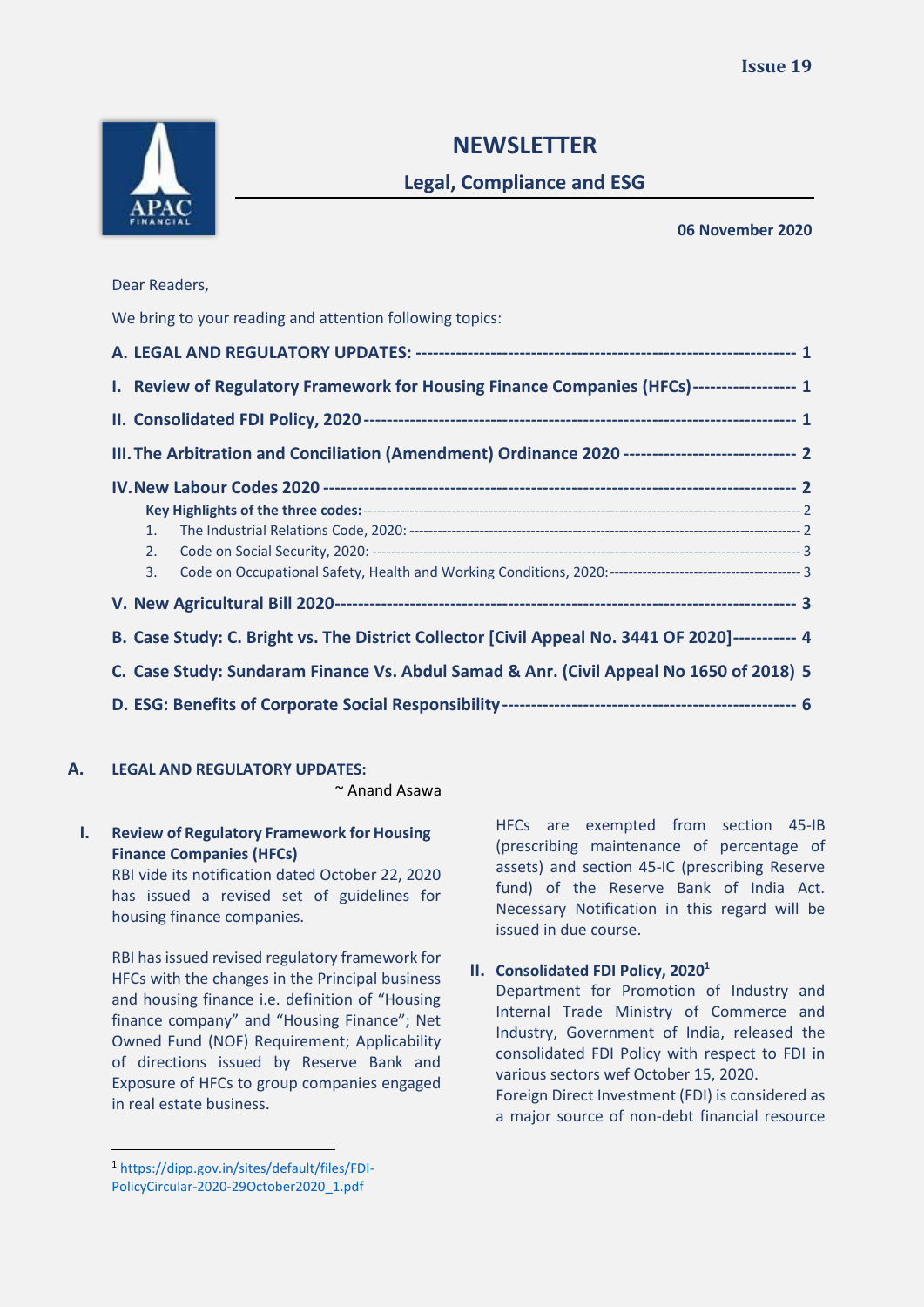for the economic development. FDI flows into India have grown consistently since liberalization and are an important component of foreign capital since FDI infuses long term sustainable capital in the economy and contributes towards technology transfer, development of strategic sectors, greater innovation, competition and employment creation amongst other benefits. Therefore, it is the intent and objective of the Government of India to attract and promote FDI in order to supplement domestic capital, technology and skills for accelerated economic growth and development. FDI, as distinguished from Foreign Portfolio Investment, has the connotation of establishing a 'lasting interest' in an enterprise that is resident in an economy other than that of the investor.

The present consolidation subsumes and supersedes all Press Notes/Press Releases/Clarifications/Circulars issued by the DPIIT, which were in force as on October 15, 2020 and reflects the FDI Policy as on October 15, 2020. This Circular accordingly will take effect from October 15, 2020 and will remain in force until Consolidated FDI Policy 2020 Department for Promotion of Industry and Internal Trade 6 superseded in totality or in part thereof. Reference to any statute or legislation made in this Circular shall include modifications, amendments or re-enactments thereof.

#### <span id="page-1-0"></span>**III. The Arbitration and Conciliation (Amendment) Ordinance 2020<sup>2</sup>**

The Central Government on November 04, 2020 has issued the Arbitration and Conciliation (Amendment) Ordinance, 2020 to further amend the Arbitration and Conciliation Act, 1996

The following amendments have been made:

1. Section 36 (3), which specifies the award given after the arbitration proceeding, has been inserted, namely:

"Provided further that where the Court is satisfied that a prima facie case is made out:

(i) that the arbitration agreement or contract which is the basis of the award; or

(ii) the making of the award

was induced or effected by fraud or corruption, it shall stay the award unconditionally pending disposal of the challenge under section 34 to the award."

2. Section 43J, which specifies the norms of the arbitrators, has been substituted, namely:

"The qualifications, experience and norms for accreditation of arbitrators shall be such as may be specified by the regulations."

#### <span id="page-1-1"></span>**IV. New Labour Codes 2020<sup>3</sup>**

The Parliament passed three new labour code bills on 23 September 2020:

- a. The Occupational Safety, Health and Working Conditions Code, 2020;
- b. The Industrial Relations Code, 2020; and
- c. The Code on Social Security, 2020

merging 24 central labour laws in a major boost to [labour reforms.](https://www.hindustantimes.com/india-news/parties-gear-up-to-oppose-three-labour-code-bills-in-parliament/story-Jl3yAgW1YWKbLBbloZvAmI.html)

The Government has now merged 29 central laws into four codes. In August 2019, Parliament had passed the first of the codes, the Wage Code, 2019.

#### <span id="page-1-2"></span>**Key Highlights of the three codes:**

- <span id="page-1-3"></span>1. The Industrial Relations Code, 2020:
	- Standing orders on matters related to workers' classification, holidays, paydays, and wage rates, termination of employment and grievance redressal mechanisms is mandated to establishments with at least 300 workers, instead of 100 workers.
	- Prior permission of the government before closure, lay-off, or retrenchment mandated to establishments with at least 300 workers, instead of 100 workers.

 $\overline{2}$ 

APAC Financial Services Private Limited First Floor, Ashford Centre, Shankar Rao Naram Marg, Lower Parel (W), Mumbai 400013

[https://www.prsindia.org/sites/default/files/bill\\_fil](https://www.prsindia.org/sites/default/files/bill_files/Arbitration%20and%20Conciliation%20%28Amendment%29%20Ordinance%2C%202020.pdf) [es/Arbitration%20and%20Conciliation%20%28Ame](https://www.prsindia.org/sites/default/files/bill_files/Arbitration%20and%20Conciliation%20%28Amendment%29%20Ordinance%2C%202020.pdf) [ndment%29%20Ordinance%2C%202020.pdf](https://www.prsindia.org/sites/default/files/bill_files/Arbitration%20and%20Conciliation%20%28Amendment%29%20Ordinance%2C%202020.pdf)

<sup>3</sup> [https://www.prsindia.org/billtrack/overview](https://www.prsindia.org/billtrack/overview-labour-law-reforms)[labour-law-reforms](https://www.prsindia.org/billtrack/overview-labour-law-reforms)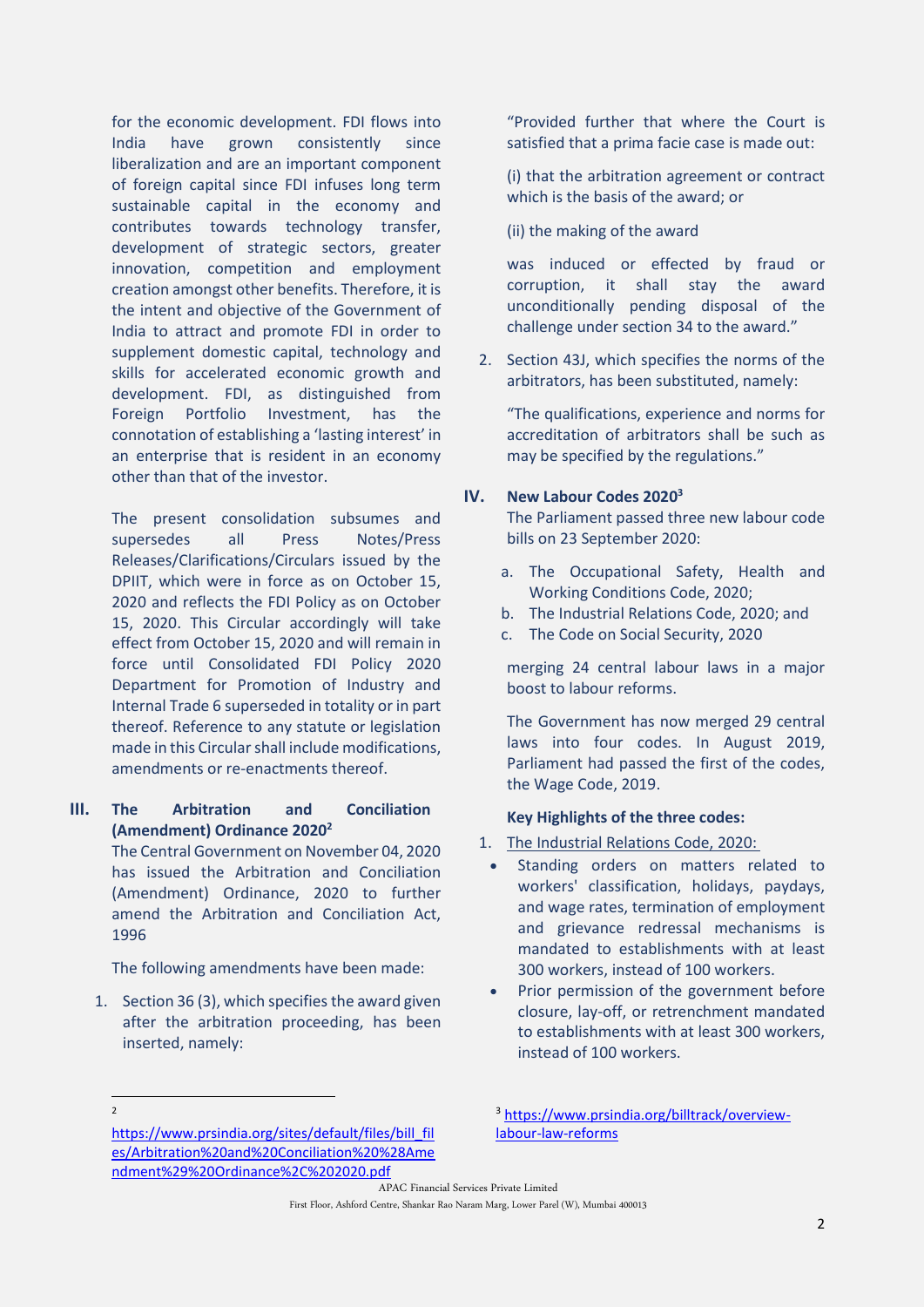- The threshold for negotiating council of trade unions have been reduced from 75% workers as members to 51% of workers
- Workers may apply to the Industrial Tribunal in case of dispute - 45 days after the application.

### <span id="page-2-0"></span>2. Code on Social Security, 2020:

- Social security funds for unorganised workers, gig workers and platform workers, with state governments setting up separate social security funds for unorganised workers. Any aggregator may set aside funds between 1-2% of the annual turnover as decided by govt for such social security funds - not exceeding 5%
- Definition of employees expanded to include more workers like - inter-state migrant workers, platform worker, film industry workers and construction workers.
- Gratuity period for working journalists reduced from five to three years.
- Penalty for unlawfully deducting the employer's contribution from the employee's wages is only Rs 50,000 fine with no imprisonment.
- Central government may defer or reduce the employer's or employee's contributions (under PF and ESI) for a period of up to three months in the case of a pandemic, endemic, or national disaster. Representation of central government officials in the National Social Security Board for unorganised workers increased to 10 members.

### <span id="page-2-1"></span>3. Code on Occupational Safety, Health and Working Conditions, 2020:

- Factory definition expanded to 20 workers for premises where the process uses power and 40 workers where the process uses no power.
- Manpower limit on hazardous conditions removed and mandates applying Code on contractors employing 50 or more workers instead of 20.
- Daily work hour limit fixed at maximum of 8 hours per day
- women will be entitled to be employed in all establishments for all types of work and

employer required to provide adequate safeguards in hazardous conditions.

- Workers earning a maximum of Rs 18,000 per month, or such higher amount deemed as inter-state migrant workers and will be allowed to avail benefits like Public distribution system (PDS), building cess, insurance and provident fund.
- Central and state governments to maintain or record the details of inter-state migrant workers in a portal.

### <span id="page-2-2"></span>**V. New Agricultural Bill 2020**

The Government of India has passed three new Agricultural laws, namely:

a. Farmers' Produce Trade and Commerce (Promotion and Facilitation) Bill, 2020:

This bill 2020 lets the intra and interstate farmers produce even outside the premises of APMC markets without paying any extra market free, cess or levy as State governments are prohibited from levying any of those.

b. Farmers (Empowerment and Protection) Agreement of Price Assurance and Farm Services Bill 2020;

This bill 2020 aims for framing contractual farming between a buyer and farmer, through an agreement. This should be done before the production of any agro product. Three-tier dispute settlement framework is provided here – Sub-Divisional Magistrate, the conciliation board and Appellate Authority

c. The Essential Commodities (Amendment) Bill:

This bill empowers the Government of India to control the supply of particular agro-food products under unusual situations like war. In case of a steep hike of price, stock limits can be applied on farm products.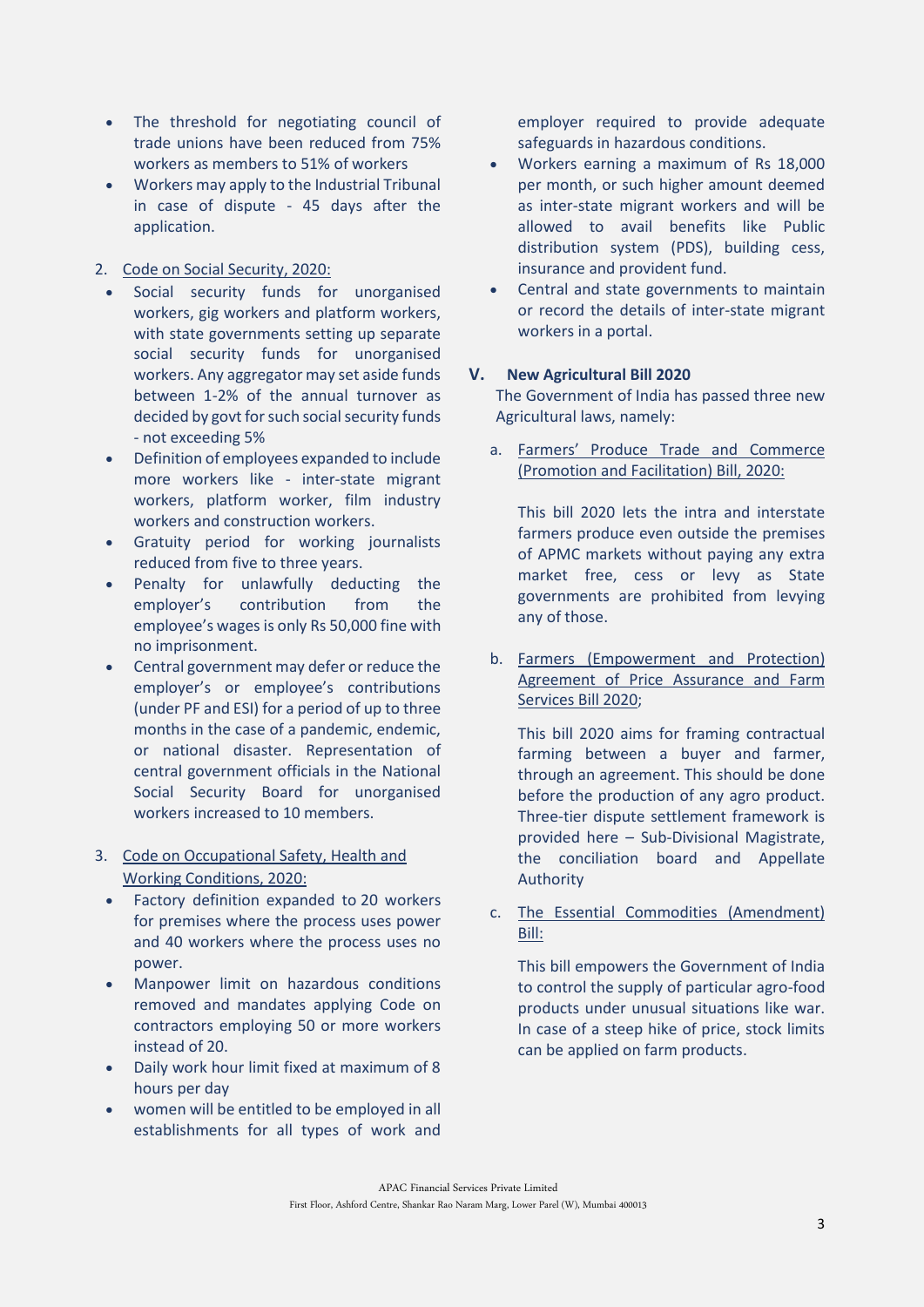#### <span id="page-3-0"></span>**B. Case Study**: **C. Bright vs. The District Collector [Civil Appeal No. 3441 OF 2020]<sup>4</sup>**

 $\sim$  Saurav Agarwal<sup>5</sup>

SARFAESI: Time Limit Stipulation for District Magistrates to Deliver Possession of Secured Asset Is Not Mandatory: Supreme Court

The Supreme Court has held that time limit stipulation in Section 14 of the SARFAESI Act mandating the District Magistrate to deliver possession of a secured asset, is directory and not mandatory and that the inability to take possession within time limit does not render the District Magistrate Functus Officio.

The bench comprising Justices L. Nageswara Rao, Hemant Gupta and Ajay Rastogi upheld a judgment of Division Bench of Kerala High Court which held that Section 14 of the Securitisation and Reconstruction of Financial Assets and Enforcement of Security Interest Act, mandating the District Magistrate to deliver possession of a secured asset within 30 days, extendable to an aggregate of 60 days upon reasons recorded in writing, is a directory provision.

Section 14 of the Act provides the procedure for Chief Metropolitan Magistrate or District Magistrate to assist secured creditor in taking possession of secured asset. The proviso empowers the authority to pass suitable orders for the purpose of taking possession of the secured asset within a period of thirty days from the date of application. Second Proviso states that, if no order is passed by the Chief Metropolitan Magistrate or District Magistrate within the said period of thirty days for reasons beyond his control, he may, after recording reasons in writing for the same, pass the order within such period not exceeding in the aggregate sixty days

To hold that this stipulation is not mandatory, the High court had noted that, it is not the borrower, guarantor or lessee, who will be adversely affected or prejudiced, in any manner, whether such applications are decided in 60, 70 or 80 days, but it would be the secured creditor who will be adversely affected if the provision is construed as mandatory and not directory. The court held that such a construction would delay the process of taking physical possession of assets instead of expediting such process by entailing the filing of another application for such purpose.

Agreeing with this view, the bench observed that the time limit stipulation is to instil a confidence in creditors that the District Magistrate will make an attempt to deliver possession. It also rejected the contention of the appellant that if the District Magistrate is not able to take decision within 60 days, the secured creditor has to find its remedy elsewhere and not in terms of Section 14 of the Act. The court said:

*"Keeping the objective of the Act in mind, the time limit to take action by the District Magistrate has been fixed to impress upon the authority to take possession of the secured assets. However, inability to take possession within time limit does not render the District Magistrate Functus Officio. The secured creditor has no control over the District Magistrate who is exercising jurisdiction under Section 14 of the Act for public good to facilitate recovery of public dues. Therefore, Section 14 of the Act is not to be interpreted literally without considering the object and purpose of the Act. If any other interpretation is placed upon the language of Section 14, it would be contrary to the purpose of the Act. The time limit is to instil a confidence in creditors that the District Magistrate will make an attempt to deliver possession as well as to impose a duty on the* 

<sup>4</sup> [https://main.sci.gov.in/supremecourt/2019/46087/46087\\_2019\\_35\\_1501\\_24580\\_Judgement\\_05-Nov-](https://main.sci.gov.in/supremecourt/2019/46087/46087_2019_35_1501_24580_Judgement_05-Nov-2020.pdf)[2020.pdf](https://main.sci.gov.in/supremecourt/2019/46087/46087_2019_35_1501_24580_Judgement_05-Nov-2020.pdf)

<sup>5</sup> Source: [https://www.livelaw.in/amp/top-stories/time-limit-stipulation-sarfaesi-act-for-deliver-possession-of](https://www.livelaw.in/amp/top-stories/time-limit-stipulation-sarfaesi-act-for-deliver-possession-of-secured-asset-is-directory-165525?s=0)[secured-asset-is-directory-165525?s=0](https://www.livelaw.in/amp/top-stories/time-limit-stipulation-sarfaesi-act-for-deliver-possession-of-secured-asset-is-directory-165525?s=0)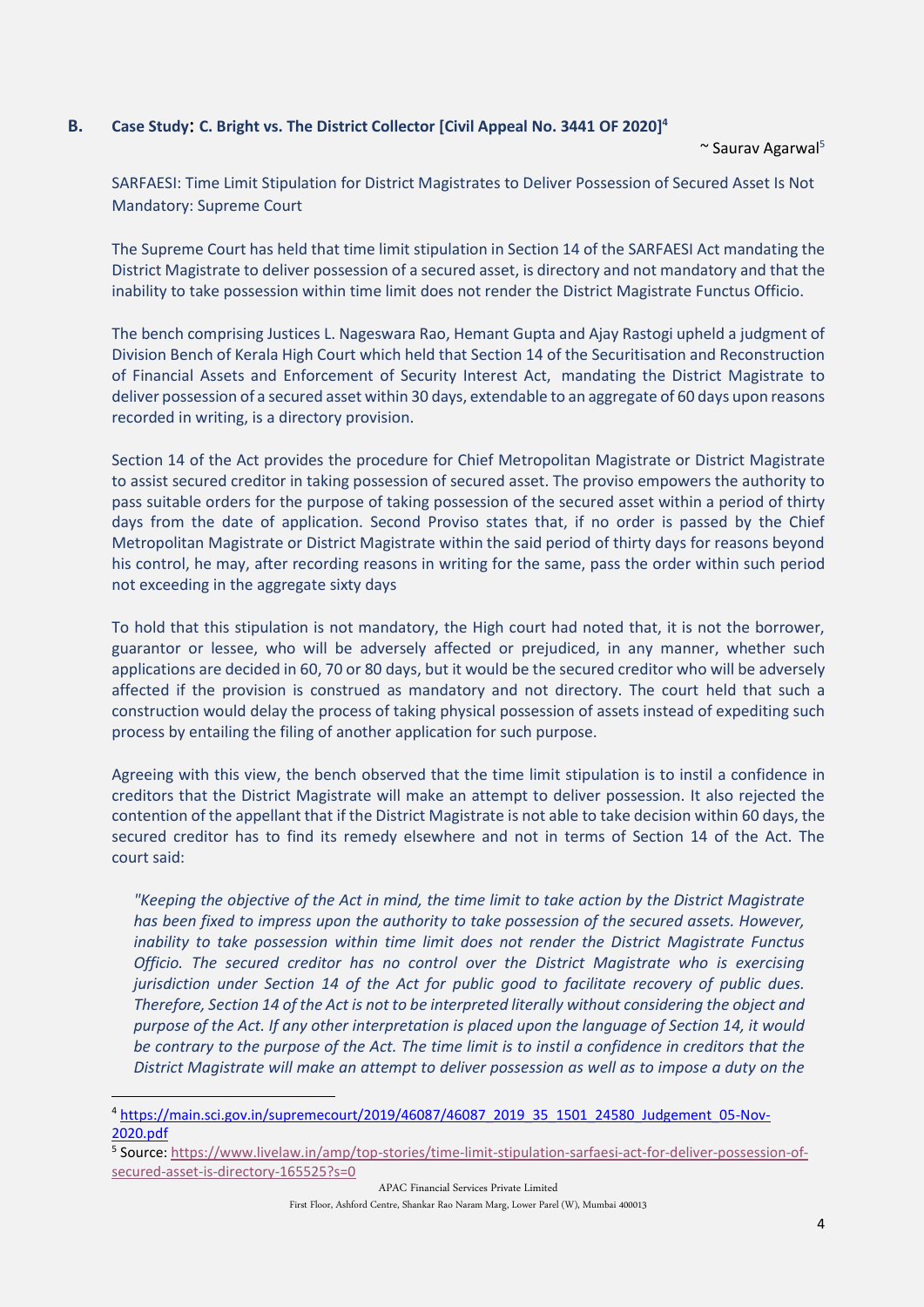*District Magistrate to make an earnest effort to comply with the mandate of the statute to deliver the possession within 30 days and for reasons to be recorded within 60 days. In this light, the remedy under Section 14 of the Act is not rendered redundant if the District Magistrate is unable to handover the possession. The District Magistrate will still be enjoined upon, the duty to facilitate delivery of possession at the earliest."*

Interim orders should generally not be passed without hearing the secured creditor. The court also observed that the High Courts should be extremely careful and circumspect in exercising its discretion to grant stay in SARFAESI Matters. While upholding the High Court judgment, the court said:

*"Even though, this Court in [United Bank of India v. Satyawati Tondon & Ors.](https://indiankanoon.org/doc/175816/) held that in cases relating to recovery of the dues of banks, financial institutions and secured creditors, stay granted by the High Court would have serious adverse impact on the financial health of such bodies/institutions, which will ultimately prove detrimental to the economy of the nation. Therefore, the High Court should be extremely careful and circumspect in exercising its discretion to grant stay in such matters. [Hindon Forge Private Limited](https://www.livelaw.in/sarfaesi-borrower-debtor-can-file-securitisation-application-at-the-stage-of-the-possession-notice-holds-sc/) has held that the remedy of an aggrieved person by a secured creditor under the Act is by way of an application before the Debts Recovery Tribunal, however, borrowers and other aggrieved persons are invoking the jurisdiction of the High Court under Articles 226 or 227 of the Constitution of India without availing the alternative statutory remedy. The Hon'ble High Courts are well aware of the limitations in exercising their jurisdiction when affective alternative remedies are available, but a word of caution would be still necessary for the High Courts that interim orders should generally not be passed without hearing the secured creditor as interim orders defeat the very purpose of expeditious recovery of public money."*

#### <span id="page-4-0"></span>**C. Case Study: Sundaram Finance Vs. Abdul Samad & Anr. (Civil Appeal No 1650 of 2018) 6**

~ Saurav Agarwal

#### *~Appropriate Jurisdiction of the Court for Enforcement of an Arbitration Award.*

In the case of Sundaram Finance Vs. Abdul Samad & Anr., decided on 15.02.2018, the Hon'ble Supreme Court of India has clarified the anomaly with regard to the appropriate jurisdiction for enforcement of an arbitral award. The Hon'ble Supreme Court has held that enforcement of an Arbitral Award under the Arbitration and Conciliation Act, 1996 may be filed in any jurisdiction in the country, for execution, where such decree is capable of being executed.

**Facts:** The Appellant in the present case initiated arbitration proceedings against respondents for breach of a loan agreement. An ex-parte award was passed in favour of the appellant. When the Award was filed for execution before the District Court, Morena, Madhya Pradesh, the respondents sought to contest the proceedings inter alia on the ground that the vehicle against which the loan was obtained was stolen, but the District Court, rejected the execution proceedings on the ground that it lacked jurisdiction. The District Court took the view that the appellant was required to file the execution proceedings first before the court of competent jurisdiction in Tamil Nadu, obtain a transfer of the decree and only then could the proceedings be filed in the District Court at Morena. This view adopted by the District Court, Morena was in turn based on the judgment of the Madhya Pradesh High Court and the opinion of the Karnataka High Court while it is pleaded that the view of the Rajasthan High Court and the Delhi High Court were to the contrary. The Appellant filled a Special Leave Petition and preferred an appeal directly to the Hon'ble Supreme Court due to the divergence in the views of the Madhya

<sup>6</sup> Source: Whitespan Newsletter dated 31 October 2020

APAC Financial Services Private Limited First Floor, Ashford Centre, Shankar Rao Naram Marg, Lower Parel (W), Mumbai 400013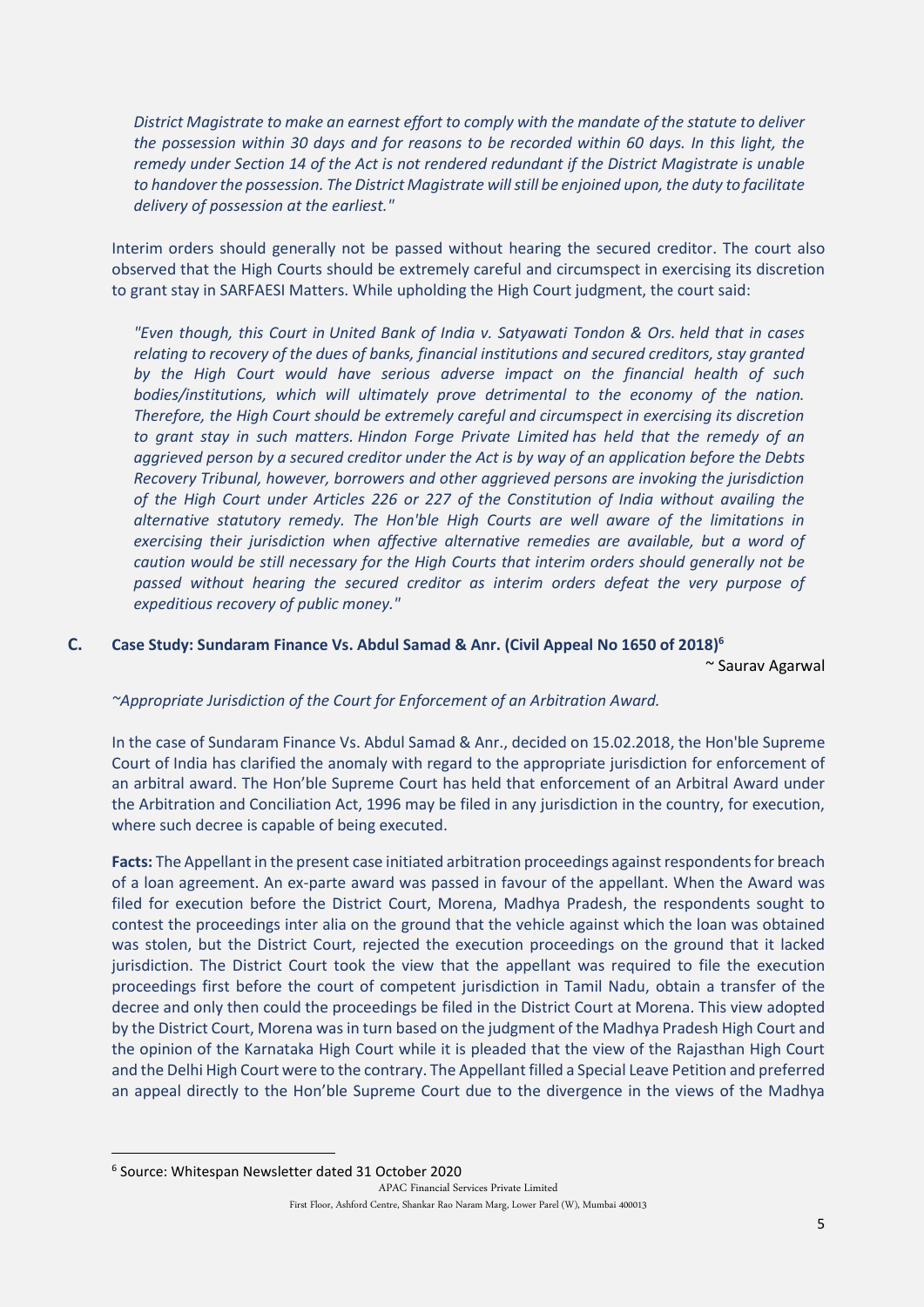Pradesh High Court and Himachal Pradesh High Court from some of the other High Courts, while dealing with the issue of jurisdiction for enforcement of arbitral awards.

**Issue**: Whether an arbitral award can be filed only in the court, within whose jurisdiction the arbitration proceedings were carried out or whether the arbitral award could be directly executed in the jurisdiction where the assets of the judgement debtor are located?

The Supreme Court observed that while an award passed by the arbitral tribunal is deemed to be a decree under Section 36 of the said Act, there was no deeming fiction anywhere to hold that the Court within whose jurisdiction the arbitral award was passed should be taken to be the Court, which passed the decree. The Arbitration and Conciliation Act, 1996 actually transcends all territorial barriers.

**Conclusion:** The Hon'ble Supreme Court with this decision has not only provided clarity on enforcement of Arbitral Award but also has removed another hindrance experienced by the parties while adopting Arbitration as a mean for dispute resolution. It is clear that enforcement of an Arbitral Award under the Arbitration and Conciliation Act, 1996 may be filed in any jurisdiction in the country, for execution, where such decree is capable of being executed and there is no requirement of obtaining a transfer of the decree from the court which has jurisdiction over the arbitration proceedings.

#### <span id="page-5-0"></span>**D. ESG: Benefits of Corporate Social Responsibility<sup>7</sup>**

#### ~ Saurav Agarwal

Corporate social responsibility (CSR) refers to initiatives taken up by companies to give back to society. The Financial Times defines it as a business approach that contributes to sustainable development by delivering economic, social and environmental benefits for all stakeholders. It is the company's "sense of responsibility" towards the community and surrounding in which it operates. Also called corporate citizenship, it is a self-regulating business model developed by companies with the aim to create a positive impact on society.

CSR addresses various issues like human rights, education, health, and [safety.](https://blog.vantagecircle.com/workplace-safety/) It also covers corporate governance, working conditions, environmental sustainability and more. Along with economic development, CSR also focuses on social and environmental development (the triple bottom line). India, too, is actively involved in practicing corporate social responsibility. Section 135 of the Indian Companies Act mandates companies to "CSR spend of 2 percent of average net profits … during the three immediately preceding financial years." Effective from 2013, this rule is applicable for all companies "having net worth of rupees five billion or more, or turnover of rupees ten billion or more or a net profit of rupees fifty million or more during any financial year."

#### **The Benefits of Corporate Social Responsibility for Businesses:**

Deloitte says "organizations are no longer assessed based only on traditional metrics such as financial performance, or even the quality of their products or services. They are increasingly judged… their impact on society at large—transforming them from business enterprises into social enterprises." Corporate Social Responsibility initiatives benefit both the company as well as the environment (ecological and social) in which they live in.

- a. Improves Brand Value: Being socially responsible brings [recognition](https://blog.vantagecircle.com/rewards-and-recognition-ideas/) into the company. It shows that your company is more than just profits. More people start knowing about your company and the good work that it is doing. Customers start trusting your business and it builds an overall positive image of the brand.
- b. Builds Customer Loyalty: A [research](https://doublethedonation.com/) shows that 55 percent of consumers are willing to pay more for products from socially responsible companies. Your customers want to feel that they are a part of

APAC Financial Services Private Limited First Floor, Ashford Centre, Shankar Rao Naram Marg, Lower Parel (W), Mumbai 400013

<sup>7</sup> <https://blog.vantagecircle.com/foster-your-business-with-corporate-social-responsibility/>